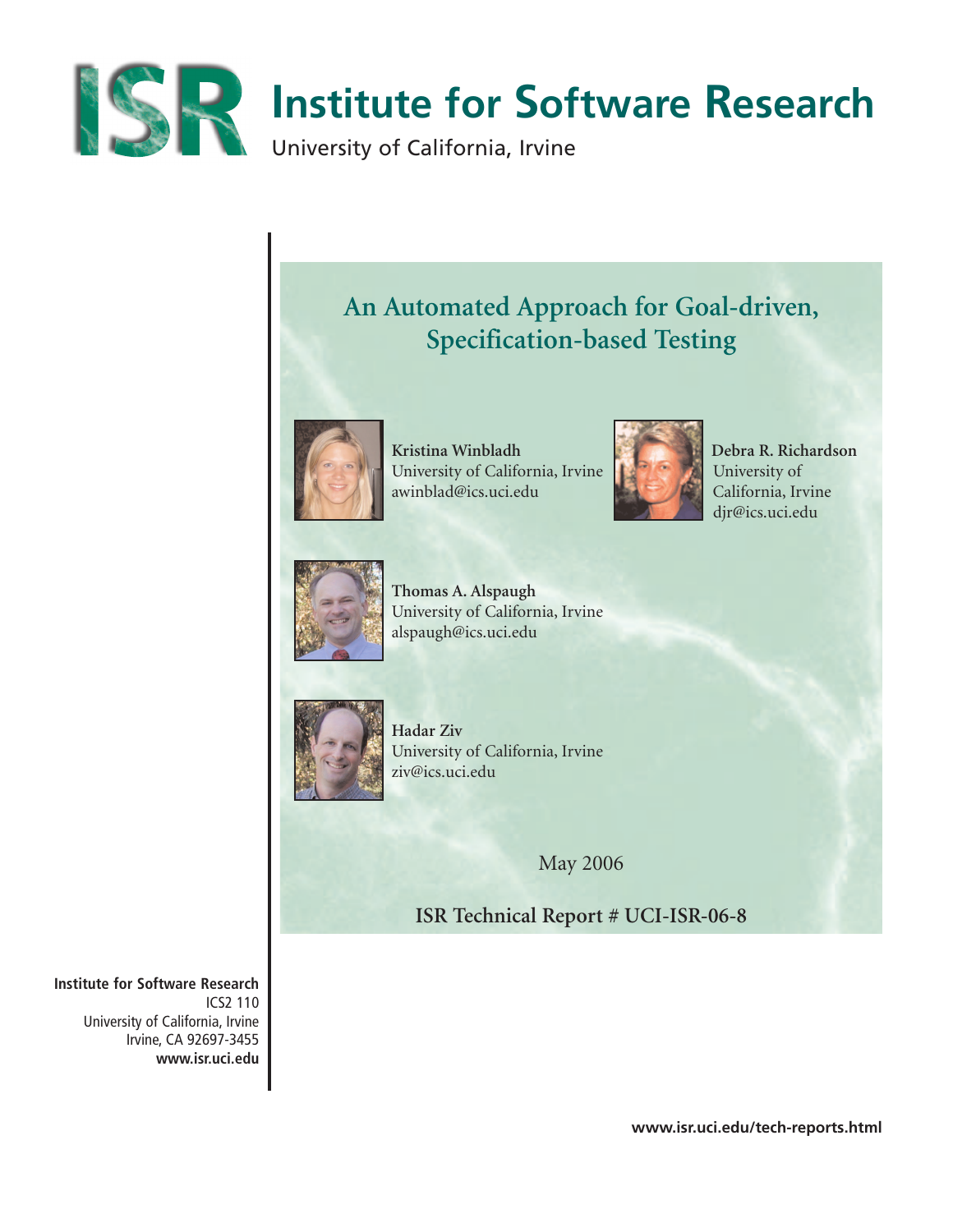## An Automated Approach for Goal-driven, Specification-based Testing

Kristina Winbladh, Thomas A. Alspaugh, Hadar Ziv, and Debra J. Richardson Institute for Software Research Donald Bren School of Information and Computer Sciences University of California, Irvine Irvine, CA 92697-3425 USA {awinblad, alspaugh, ziv, djr}@ics.uci.edu ISR Technical Report #UCI-ISR-06-8 May 2006

Abstract: This paper presents a specification-based approach and implementation architecture that addresses several known challenges including false positives and domain knowledge errors. Our approach begins with a system goal graph and functional goal plans. Source code is annotated with goals from plans the program is attempting to achieve; code is then precompiled to emit annotations at run time. Plans are automatically translated into a rule-based recognizer. An oracle is produced from the pre- and post-conditions associated with the plan's goals. When the program is executed, goals and events are emitted and automatically tested against plans and expected results. This allows more efficient testing, including better recognition of false positives - correct results not matching plans - and domain knowledge errors - incorrect results from following intended plans. The concept is demonstrated for a small example and a larger publicly available case study in which we found a mismatch between stated requirements and actual program behavior.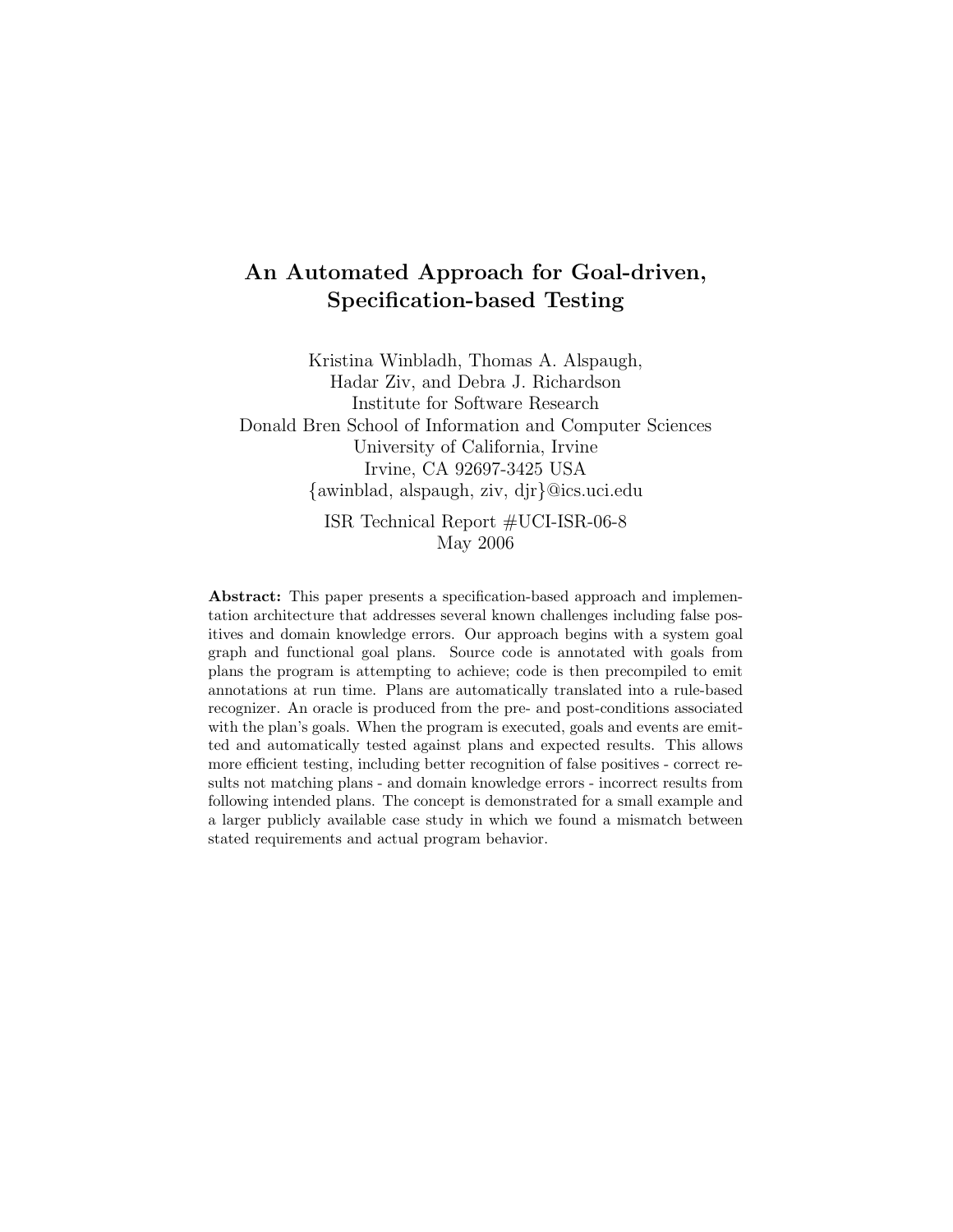## An Automated Approach for Goal-driven, Specification-based Testing

Kristina Winbladh, Thomas A. Alspaugh, Hadar Ziv, and Debra J. Richardson Institute for Software Research Donald Bren School of Information and Computer Sciences University of California, Irvine Irvine, CA 92697-3425 USA {awinblad, alspaugh, ziv, djr}@ics.uci.edu ISR Technical Report #UCI-ISR-06-8

May 2006

#### Abstract

This paper presents a specification-based approach and implementation architecture that addresses several known challenges including false positives and domain knowledge errors. Our approach begins with a system goal graph and functional goal plans. Source code is annotated with goals from plans the program is attempting to achieve; code is then precompiled to emit annotations at run time. Plans are automatically translated into a rule-based recognizer. An oracle is produced from the preand post-conditions associated with the plan's goals. When the program is executed, goals and events are emitted and automatically tested against plans and expected results. This allows more efficient testing, including better recognition of false positives - correct results not matching plans and domain knowledge errors - incorrect results from following intended plans. The concept is demonstrated for a small example and a larger publicly available case study in which we found a mismatch between stated requirements and actual program behavior.

## 1. Introduction

Effective software testing is essential for producing dependable software systems. Specification-based testing is a powerful testing technique whose vital purpose is to confirm the extent to which a system under development meets its specifications and requirements, and identify the ways and reasons it does not. Specification-based testing supports the efficient use of project resources by focusing on the most important behavior, i.e., that which the stakeholders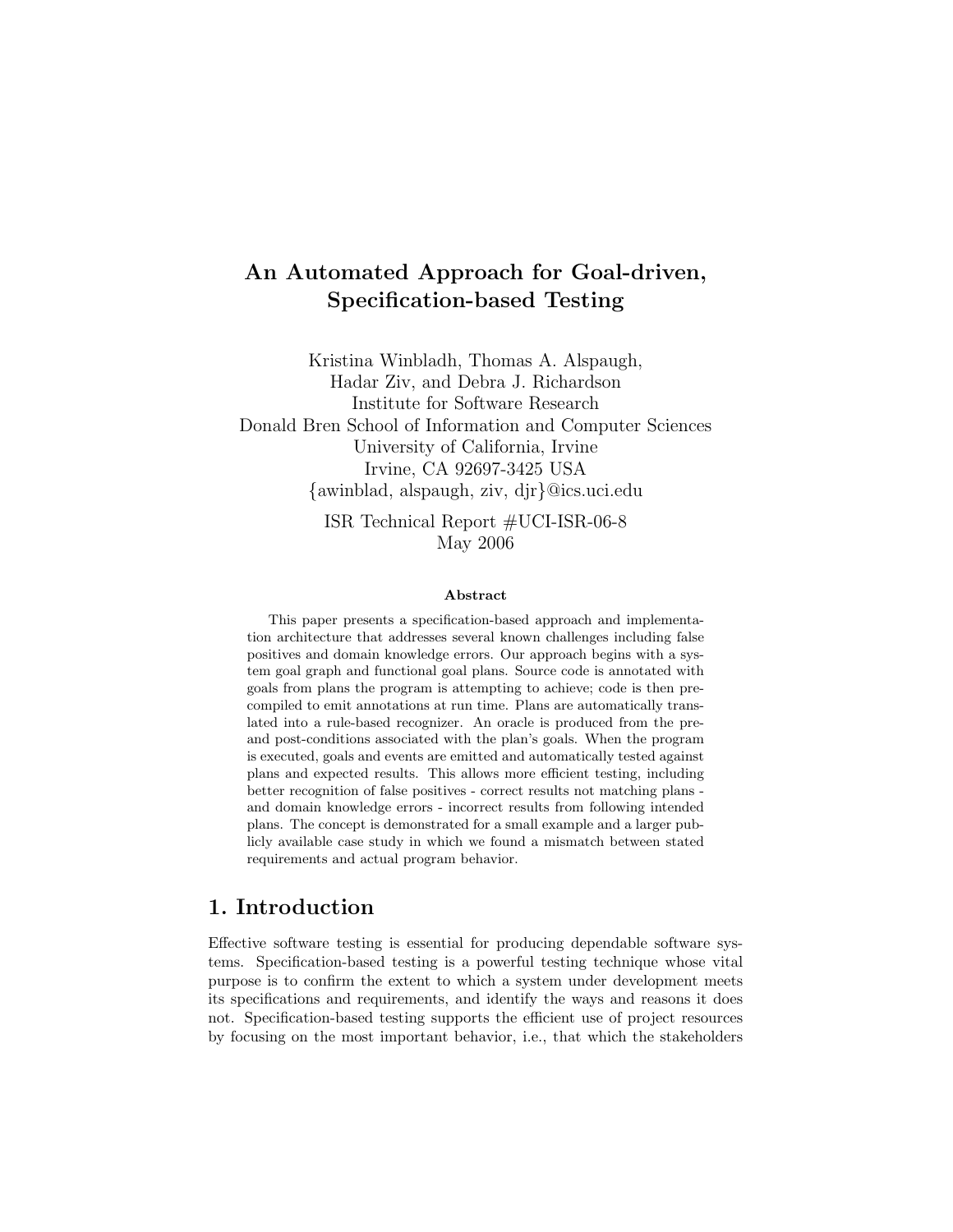specified. This paper presents a specification-based testing approach and tool support that focus on finding mismatches between actual and expected system behavior. These mismatches address several known challenges in testing including false positives and domain knowledge errors.

We use plans and goals to further increase the efficiency of specification-based testing. Our approach incorporates oracles to verify satisfaction of intermediate and lower-level system goals and to match the satisfaction of these goals against the plans the system is intended to follow.

In a previous paper [26], we demonstrated this concept by implementing it for a specific example, a Tic-Tac-Toe program (Section 3 provides a brief summary of this work). This paper describes a more generalized and automated prototype for the approach. We start with a goal graph for a system and the plans associated with its functional goals, and annotate the source code with the goals from the plans that the program is attempting to achieve. The goalannotated version of the implementation is precompiled into source code that emits those annotations at the appropriate time. The plans are automatically translated from GoalML, a markup language for expressing goals created by the first author, into a JESS (Java Expert System Shell [3]) rule-based recognizer. We manually produce an oracle from the pre-and post-conditions associated with the goals in the plan. When the program is run with the plan recognizer and the oracle, the goals and events emitted from the program are automatically tested against the plans and expected results. This allows us to test the actual system behavior against expected system behavior as expressed in the plans.

There are three major contributions of this work:

- We can test whether an implementation follows an appropriate plan to get the correct results. There are several advantages to this approach. Because it is usually impossible to do exhaustive testing or even enough testing, efficient testing should focus on whether the system achieves its most important goals. A second advantage is that testing against plans and goals helps detect false positives. A false positive occurs when the program is using an incorrect process, but happens to produce a correct result in a specific case. We verify that the system not only produces correct results but also does so by following a plan that can be expected to produce correct results in all similar cases. A final advantage is that we can more easily detect domain knowledge errors. When the system follows the intended plan but achieves incorrect results, this indicates a likely domain knowledge error.
- We offer a more generalized approach and automated support for this activity than described in our previous work [26], which demonstrated our approach with a specific prototype for a Tic-Tac-Toe program. Our approach has since been generalized and automated in a number of ways, and tested against a larger and publicly available example.
- We apply our testing approach on a higher level of abstraction, by inferring satisfaction of high-level goals from satisfaction of low-level goals, made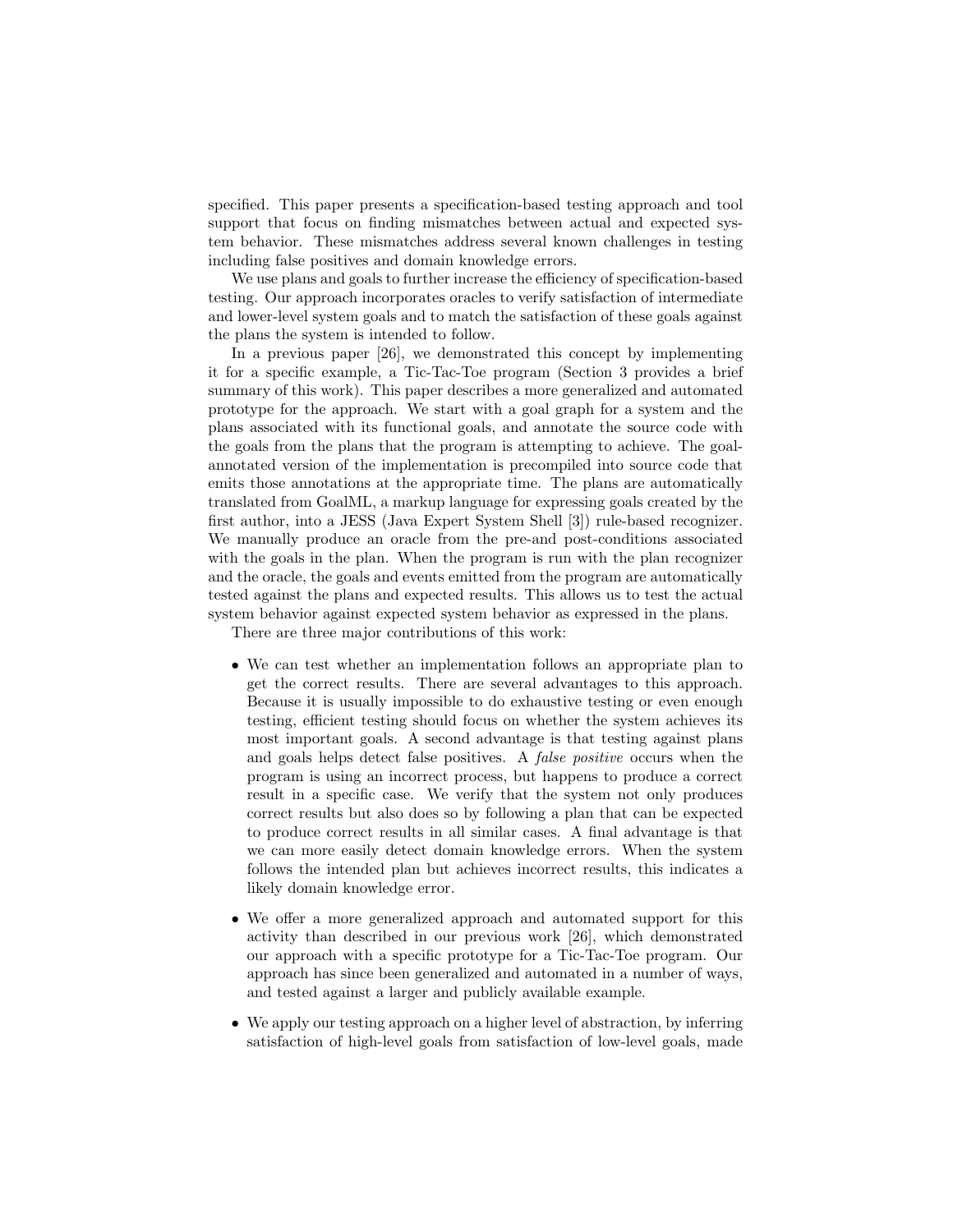possible by the relationships in the goal refinement graph.

Similar to Dardenne and van Lamsweerde, and Myloupolous et al. [12, 17], we define a goal to be the purpose toward which an effort is directed. High-level goals can be traced down through a goal-refinement graph to derive functional goals, which can be realized as code components. The refinements can include OR-refinement in which satisfaction of any subgoal is sufficient to satisfy its parent, and AND-refinement in which satisfaction of all subgoals is necessary to satisy their parent. Refinements of lower-level functional goals can also include plans. A plan is an abstract description of how to satisfy some goal by satisfying subgoals in some order. This description may contain sequences, iterations, and alternations of subgoals, expressing the plan of action used to achieve the higherlevel goal. A scenario is a sequence of events that may be used to describe how a lowest-level goal is achieved. Figure 1 illustrates a representation of a goal refinement graph exhibiting OR-refinement, AND-refinement, and a plan as a detailed refinement.



Figure 1: Goal refinement graph

The remainder of this paper is organized as follows: Section 2 provides an overview of our approach. In Section 3 we summarize our previous concept demonstration and in Section 4 we apply our approach and tools on a larger example, an ATM (automated teller machine) simulation. Section 5 provides a more detailed description of our approach and implementations. In Section 6 we summarize related work in this area. Finally in Section 7 we present lessons learned and discussion of future work.

## 2. Overview of the Approach

As in all testing, we compare actual system behavior to expected system behavior. Figure 2 shows an overview of our testing approach. We determine expected system behavior from the higher-level goals, the lower-level goals they are refined into, and the relationships between those goals. At the upper levels of the goal refinement graph, these relationships are AND/OR refinements. At the lower levels, functional goals are also refined using plans for how each goal is satisfied by a sequence of lowest-level goals. At the lowest goal level, we use oracles to determine whether each goal has been satisfied. The oracles are derived from the pre- and postconditions for each goal, and from the scenarios for the lowest-level goals. At higher levels, we use the plans, or the AND/OR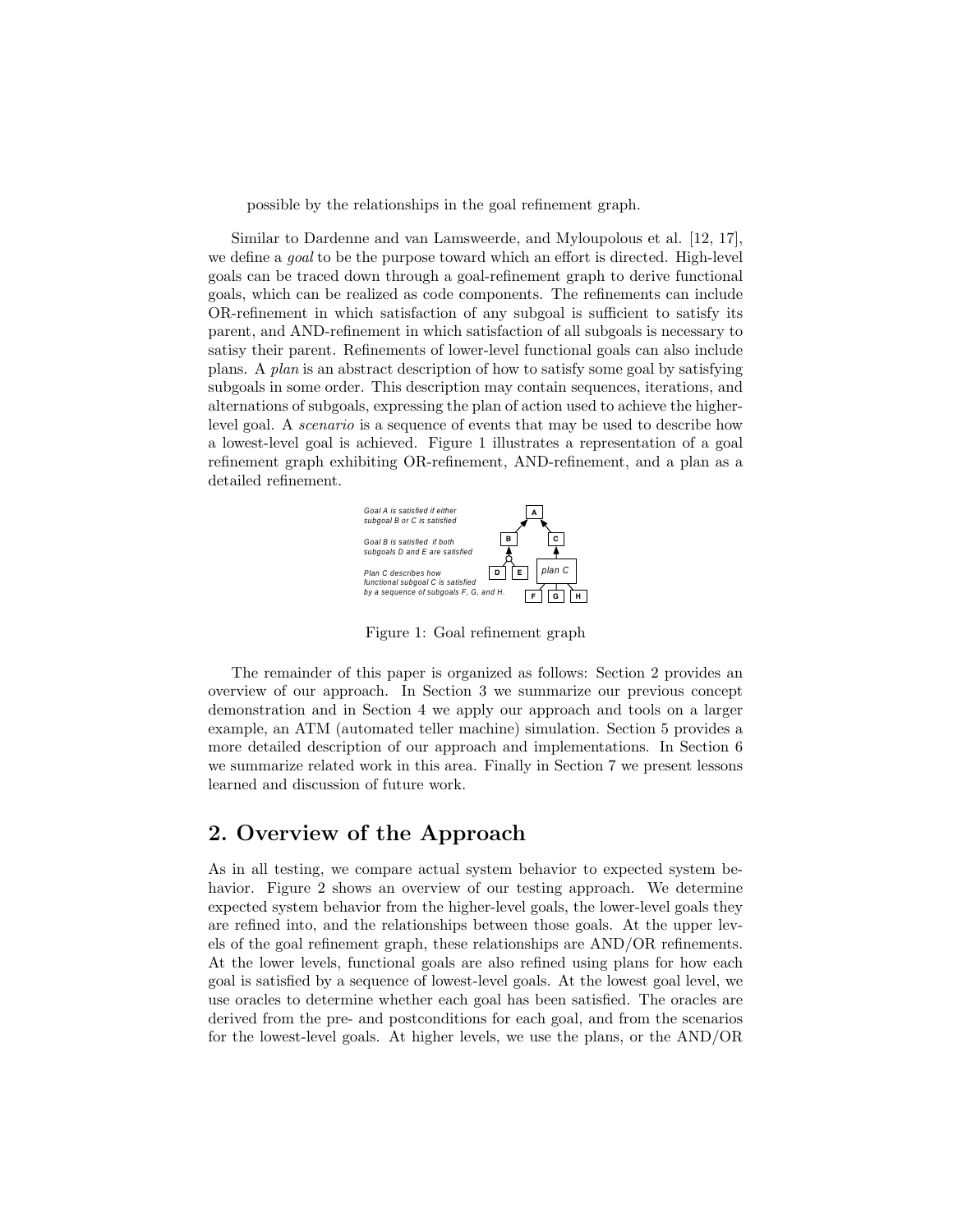

Figure 2: Process diagram

relationships where there are not plans, to determine whether a higher-level goal has been satisfied through the satisfaction of a group of its subgoals; we can also use oracles here as an additional confirmation.

An essential feature of our approach is annotating the system's code with goals from the plans and events from the scenarios, so that during program execution these goals and events will be emitted. The goals and events show how the program attempts to satisfy the plans that achieve its higher-level goals. We precompile the code, transforming the annotations into additional code that will emit statements of intention to satisfy each goal and events the oracle uses to verify that each goal was in fact satisfied, at the appropriate points in the execution. We translate the plans into a plan recognizer that runs with the program and matches its emitted goals with the goals expected by the plans. It confirms whether an appropriate combination and sequence of goals was emitted. Satisfaction of goals is verified by an oracle, based on the events and the goals' pre- and postconditions. The oracle is (at present) combined with the plan recognizer. When we run the program with the plan recognizer and oracle, they find mismatches between actual and expected behavior, not just the specific results but also the process by which they are obtained.

We believe that goals, goal graphs, plans, and scenarios are an especially advantageous foundation on which to do this. A single form, goals, can be used at all levels of abstraction, providing a smooth transition from upper to lower levels that can be validated by stakeholders, both in terms of specific goals and in terms of the relations between them. Goal graphs with plans allow us to infer satisfaction from the lowest levels up to the highest. Finally, plans and scenarios support a substantial degree of automation.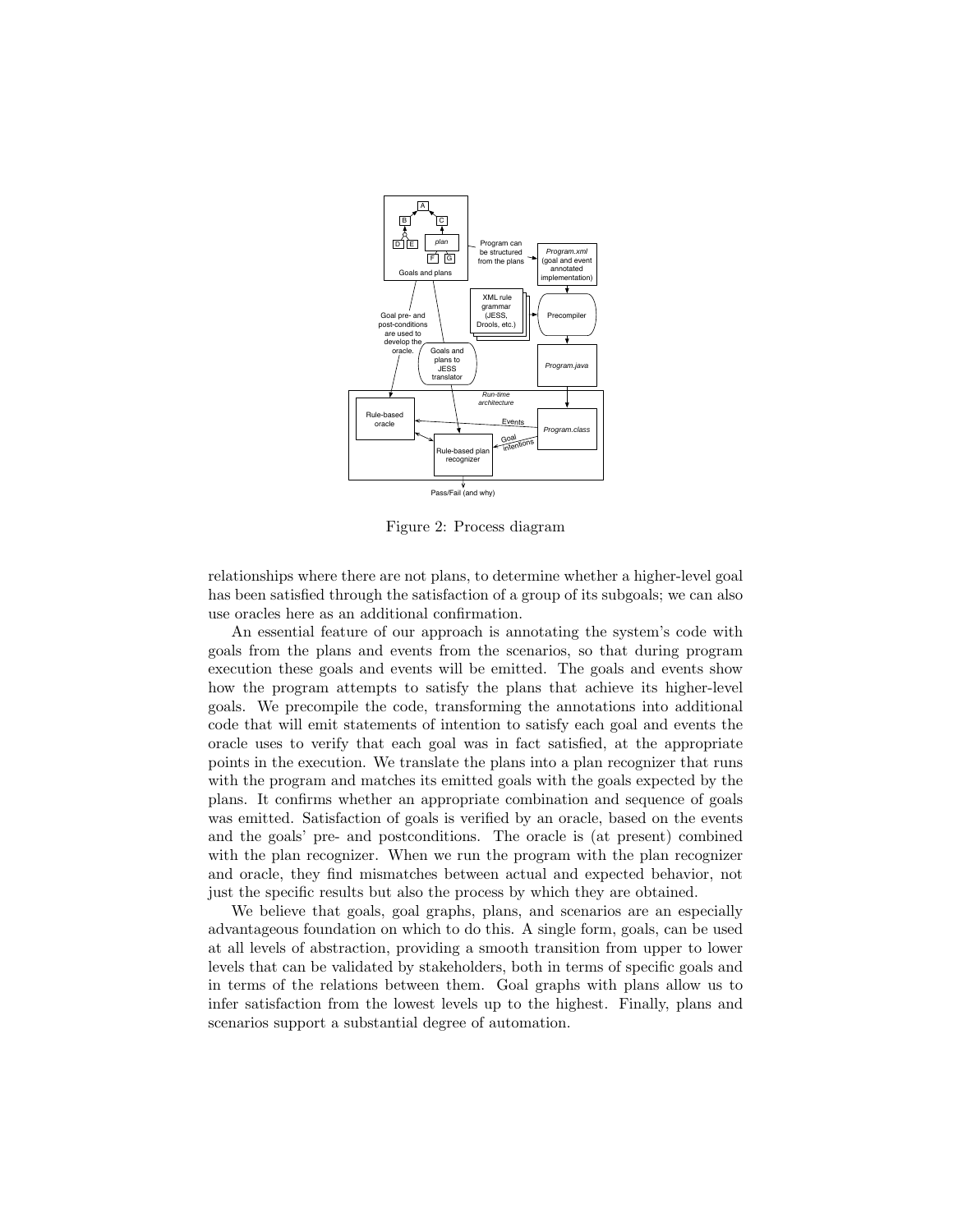## 3. Concept Demonstration with Tic-Tac-Toe

In many cases, raw event traces (without goal annotations) are not sufficient to directly detect false positive results. In this section we summarize our earlier proof-of-concept for our approach, in which we studied tests for a Tic-Tac-Toe program [26].

Figure 3 shows a raw event trace from a Tic-Tac-Toe program being tested to verify the skill level at which the machine is playing against a human player. At the 'expert' level of play, the machine is required to identify fatal second moves and exploit these with a forcing move that leads inevitably to a fork (a situation with two winning moves — see third board in Figure 3) and a win. The 'intermediate' level of play requires the machine to identify immediate opportunities to make a winning move or create a fork that leads to a win on the next move, but not to recognize such opportunities one move ahead. Both levels of play require that the program play with variety, randomly selecting among possible moves that satisfy its requirements.



Figure 3: Raw event trace from a game

Does the raw event trace in Figure 3 show whether the program is playing at the expert or intermediate level? By itself, it does not distinguish the two possibilities. One approach to testing this would be to perform a large number of test cases, verify that each is consistent with the desired behavior, and then make a statistical argument for the probability that the program is behaving as desired. Our approach is to produce a goal-annnotated event trace that provides more direct evidence.

Figure 4 shows a goal-annotated event trace for 'expert' level play. Comparison with the raw event trace (Figure 3) shows that the two are entirely consistent. The program recognized the player's fatal second move and made a forcing move that led to a fork and then a win, consistent with the requirements for this level of play.

Figure 5 shows a goal-annotated event trace for 'intermediate' level play. Comparison with the raw event trace (Figure 3) shows that these two are also entirely consistent. The program fortuitously chose a random move that happened to lead to a winning fork on the machine's next move. This is consistent with the requirements for this level of play.

This example illustrates how raw event traces may not distinguish false positive results that our approach does.

A certain amount of domain knowledge about the program being tested is necessary in order to perform meaningful tests. The Tic-Tac-Toe program con-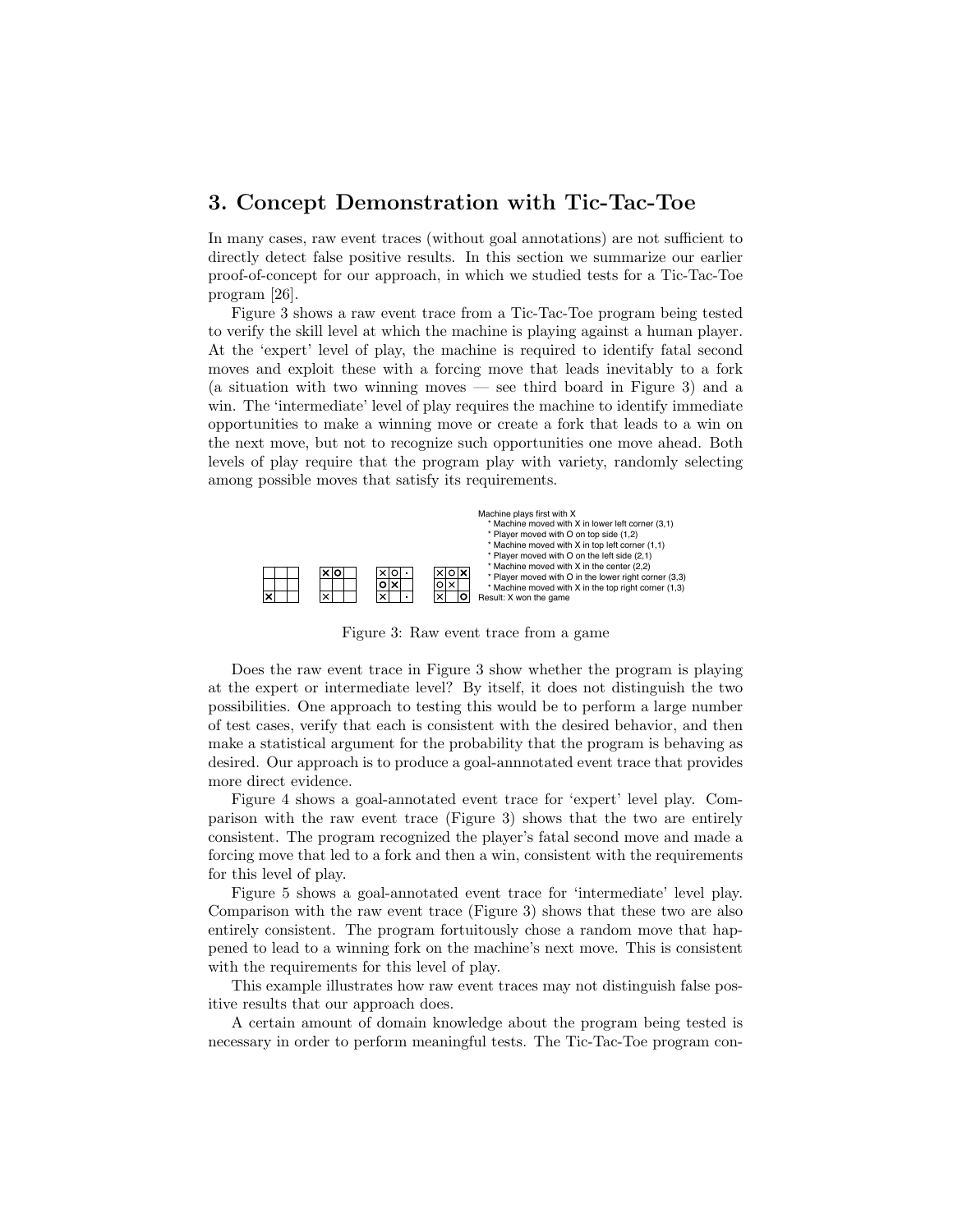

#### Figure 4: Goal-annotated expert trace

```
 Machine plays first with X at the intermediate level
 Goal: Make a random first move
    * Machine moved with X in lower left corner (3,1)
   * Player moved with O on top side (1,2)
 Goal: Make a random move
   * Machine moved with X in top left corner (1,1)
   * Player moved with O on left side (2,1)
 Goal: Create a fork
   * Machine moved with X in the center (2,2)
   * Player moved with O in the lower right corner (3,3)
 Goal: Make a winning move
     * Machine moved with X in the top right corner (1,3)
 Result: X won the game
```
Figure 5: Goal-annotated intermediate trace

tains several subtle and interesting domain concepts. For example, the expertlevel strategy makes use of knowledge about which second moves are safe and which are fatal.

Our approach identifies domain knowledge errors by detecting mismatches between expected and actual results even though the intended plan is being followed. For example, it is quite possible that the program's characterization of safe and fatal second moves is incorrect. If the expert-level strategy uses incorrect definitions of safe and fatal second moves when choosing its moves, the plan recognizer will detect event-traces of games in which the program believed it was making a safe second move, emitted a goal with that intention, and then an event (a move) that the oracle identifed as fatal. In our Tic-Tac-Toe study, we deliberately introduced such errors (confusing safe and fatal second moves) into the data tables on which expert-level play relies in our Tic-Tac-Toe program. Our tests detected these seeded domain knowledge errors by finding games in which the events did not satisfy the current goal of the plan, i.e., the goal to make a forcing move.

## 4. Prototype Application with ATM

In this section we describe an exploratory case study that applied our approach to an ATM simulation system. This existing, publicly available software system was developed in academia with the purpose of illustrating a complete object oriented development process [8]. It provides a wider range of goal levels than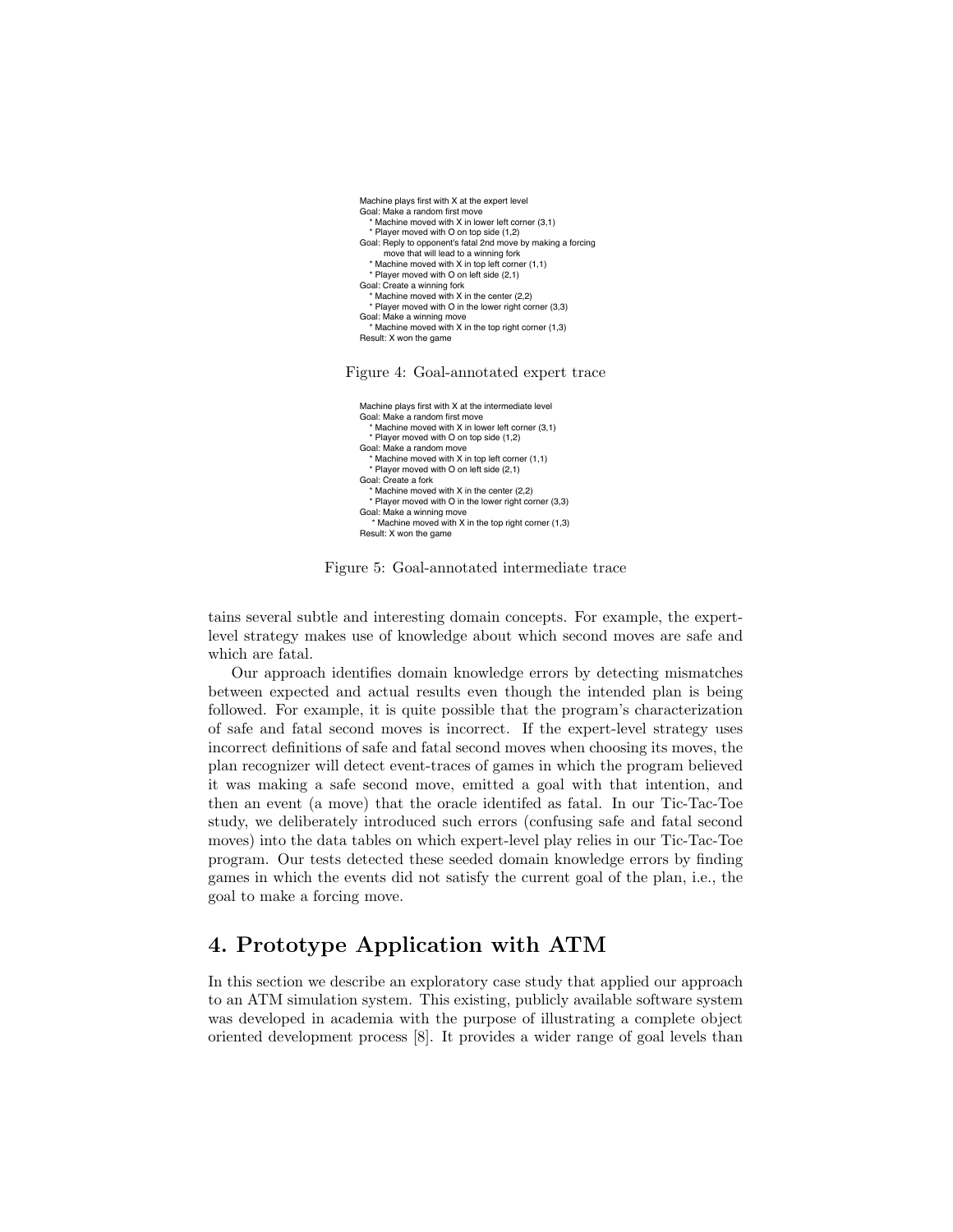the Tic-Tac-Toe example, as well as particularly interesting goals, both functional and non-functional. We illustrate the application of our approach to part of the ATM simulation system.

This case study demonstrates the application of most of our approach (goals, plans, goal refinement graph, and recognition of plans) to a larger, more complex subject system not developed by us. In contrast to the Tic-Tac-Toe study, we did not event-annotate the ATM source code or construct an oracle to verify those events; for well-understood systems such as ATMs, an oracle is of less interest and value because the concepts it verifies are more likely to be intuitively apparent to a user.

The case study also illustrates extensions of our approach and tool support since the concept demonstration [26]. We can now test satisfaction of higherlevel goals as well as goals at the lowest levels, and the generalization of our precompiler to produce output for other rule-based languages (e.g. Drools [1]). In addition, our process has been further automated by autogeneration of plan recognizers from GoalML plans.

#### 4.1. Introduction to the ATM Simulation

The ATM program simulates the functionality of a real ATM. Since there is no physical ATM or bank, an ATM card is simulated by entering the card number, the bank database is simulated by a module of the simulation, and receipts, dispensed cash, and deposits are simulated by images on the computer screen. An authorized customer is able to perform withdrawals, deposits, transfers, and balance inquiries.

The ATM communicates each transaction request to the bank component for authorization. If the bank component determines that the customer's PIN is invalid, the customer is required to re-enter the PIN correctly before a transaction can be completed. The system requirements state that if the customer is unable to successfully enter the PIN after three tries, the card will be permanently retained by the machine.

The ATM simulation comes with the following artifacts: requirements, use cases, initial functional tests, analysis classes, CRC cards, a class diagram, state charts, interaction diagrams, detailed design, a package diagram, code, and maintenance ideas.

#### 4.2. Goal Refinement

Since the ATM simulation project did not provide goals, we reconstructed a goal refinement graph from the requirements and standard banking business rules and goals. Figure 6 illustrates part of the goal graph for a bank.

The graph includes high level goals such as Prevent unauthorized access to accounts, low level functional goals such as Withdraw that map to a single component, and some goals that can be identified as concerns, such as ATM authentication. Concerns are goals that impact many components of the system; these are generally related to non-functional requirements. For example,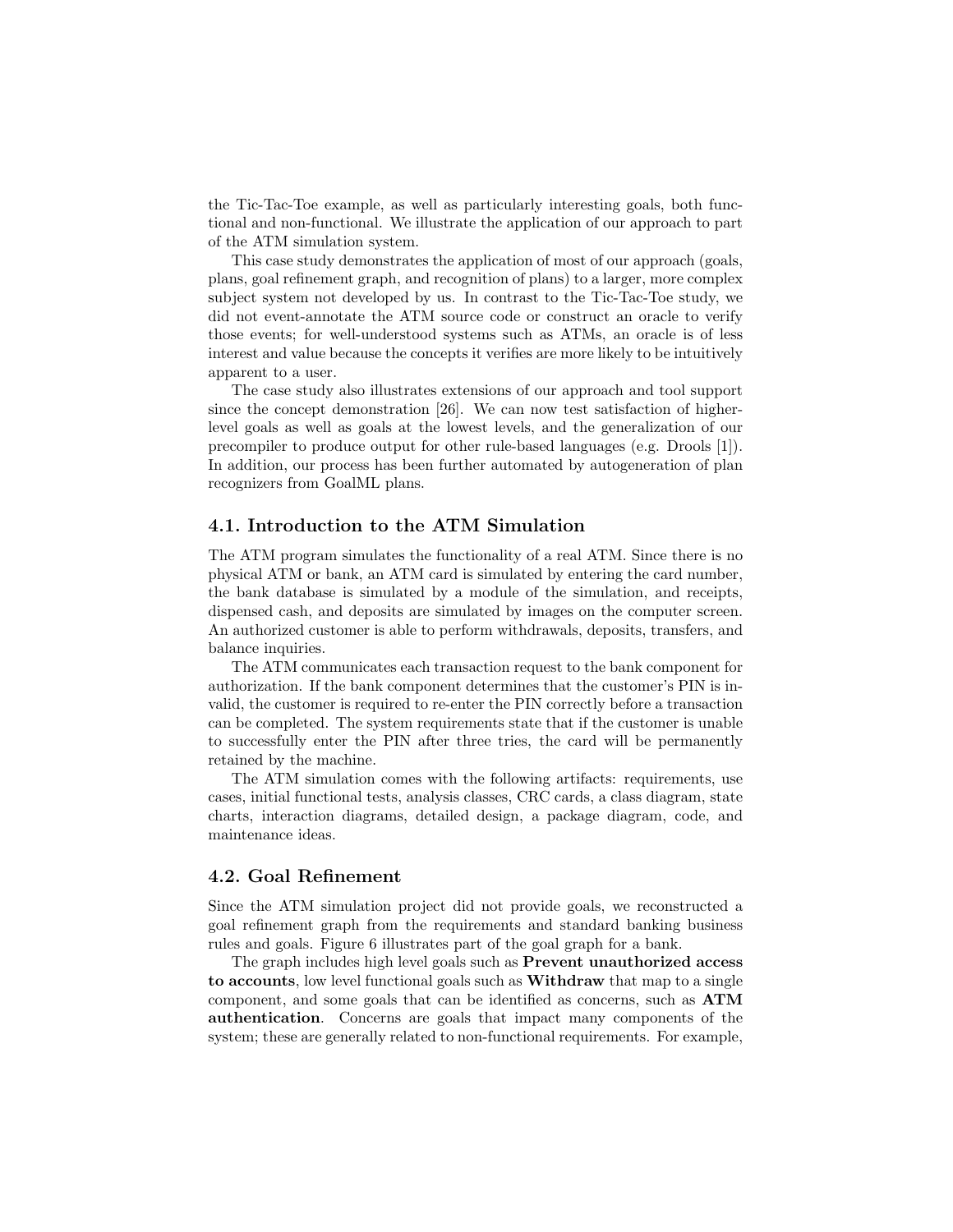

Figure 6: Portion of goal refinement graph

the functional goal Provide Service is refined into four subgoals, and maps to the class Transaction and its four subclasses (Withdraw, Deposit, Transfer, and Inquiry) respectively. Concerns such as ATM Authentication map onto many components, in this case all components that use authentication such as Withdraw, Transfer, Deposit, and Inquiry. Some parts of the system thus satisfy several goals.

#### 4.3. ATM Session Plan

Figure 7 shows the GoalML plan for the functional goal Provide ATM services, again reconstructed from the requirements and standard banking business rules and goals.

```
<plan name="ATM Session" goal="Provide ATM services">
  <goal name="Read card"/>
 <goal name="Get PIN"/>
 <iteration goal="Try to provide services">
 <goal name="Read transaction type"/>
 <goal name="Send transaction request to bank"/>
 <alternation>
<sequence goal="Do authenticated transaction"><br>
<alternation goal="Have valid PIN"><br>
<sequence/><!-- Do nothing if already have valid PIN --><br>
<sequence/><br>
</asequence "Get PIN"/><br>
</ayaal name="Get PIN"/>
 </sequence>
 <sequence>
 <goal name="Get PIN"/>
 <goal name="Get PIN"/>
           </sequence>
         </alternation>
         <goal name="Do transaction"/>
 <goal name="Print receipt"/>
 <goal name="Ask if the customer wants another transaction"/>
         <alternation>
<sequence/><br><goal name="Eject ATM card"/><br></alternation>
        </sequence>
 <sequence goal="Retain unautheticated card">
 <goal name="Get PIN"/>
 <goal name="Get PIN"/>
 <goal name="Permanently retain ATM card"/>
       </sequence>
     </alternation>
  </iteration>
  <goal name="End session"/>
</plan>
```
Figure 7: ATM session plan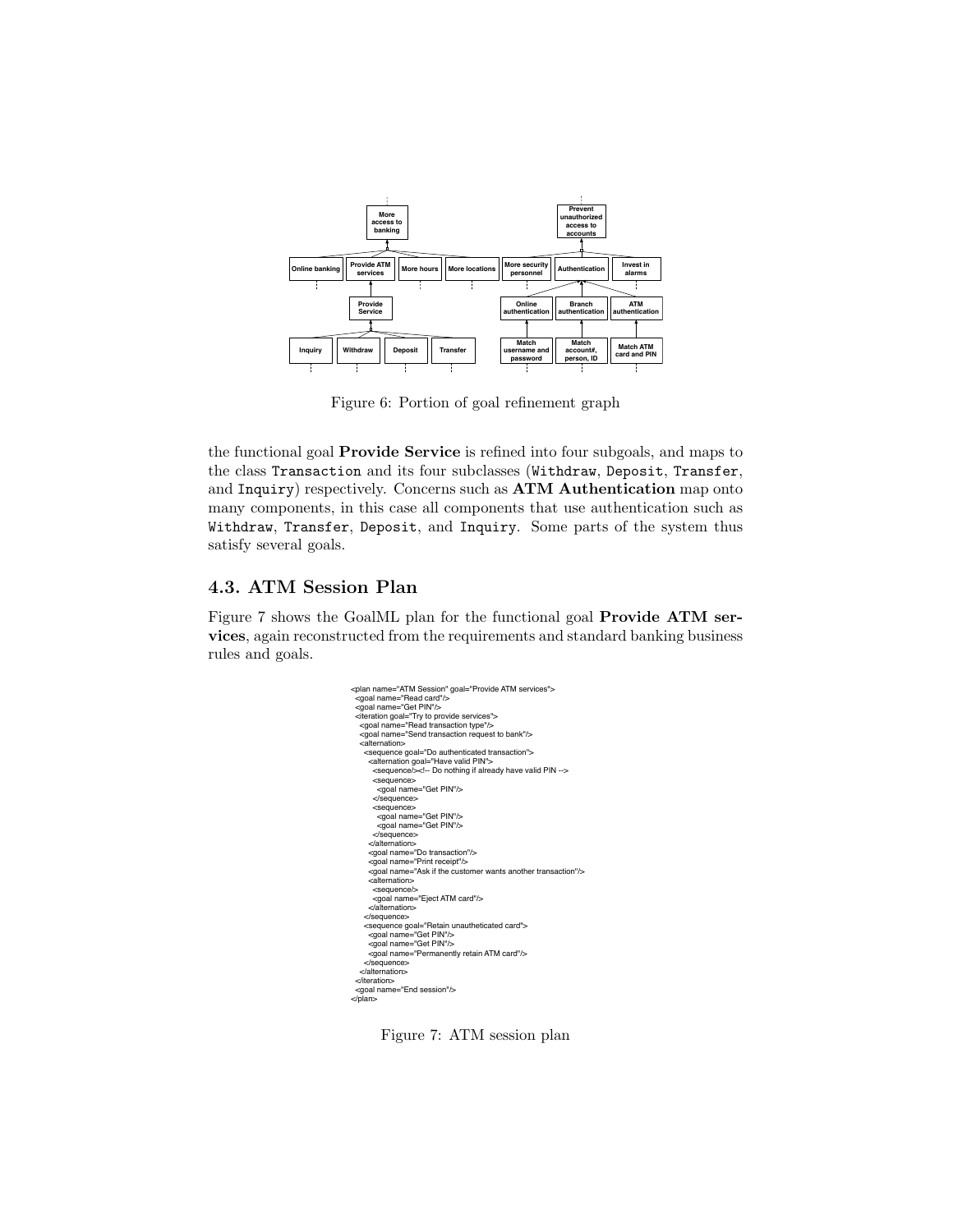The <goal> elements represent the lowest-level goals, and their sequence is described by the <iteration>, <sequence>, and <alternation> elements. For example, the alternation of the sequences Do authenticated transaction and Retain unauthenticated card and their internal alternations in Figure 7 illustrates valid interactions with the ATM.

#### 4.4. Goal Annotating the Code

We used the goals from the **ATM** session plan to manually goal annotate the implementation code for three of the classes in the ATM system (Transaction.java, Session.java, and ATMMain.java). Figure 8 illustrates a sample of a GoalMLannotated piece of code.



Figure 8: Goal-annotated code sample

#### 4.5. Precompilation

Our precompiler translated the GoalML-annotated version of the program into a program that emits the goals it is intending to achieve, at the appropriate time during execution. The GoalML annotations were replaced by program code to emit the corresponding goals. In this case, the added program statements were JESS assertions in Java where each assertion adds a goal as a fact to the working memory of the plan recognizer (see Figure 9) .

#### 4.6. Plan Recognizer

We created JESS rules that together recognize whether the **ATM** session plan is followed. The plan recognizer always knows which goals are expected next, and moves forward through the plan when one of these occurs. Figure 10 illustrates one of the plan recognizer's rules. This rule recognizes when Send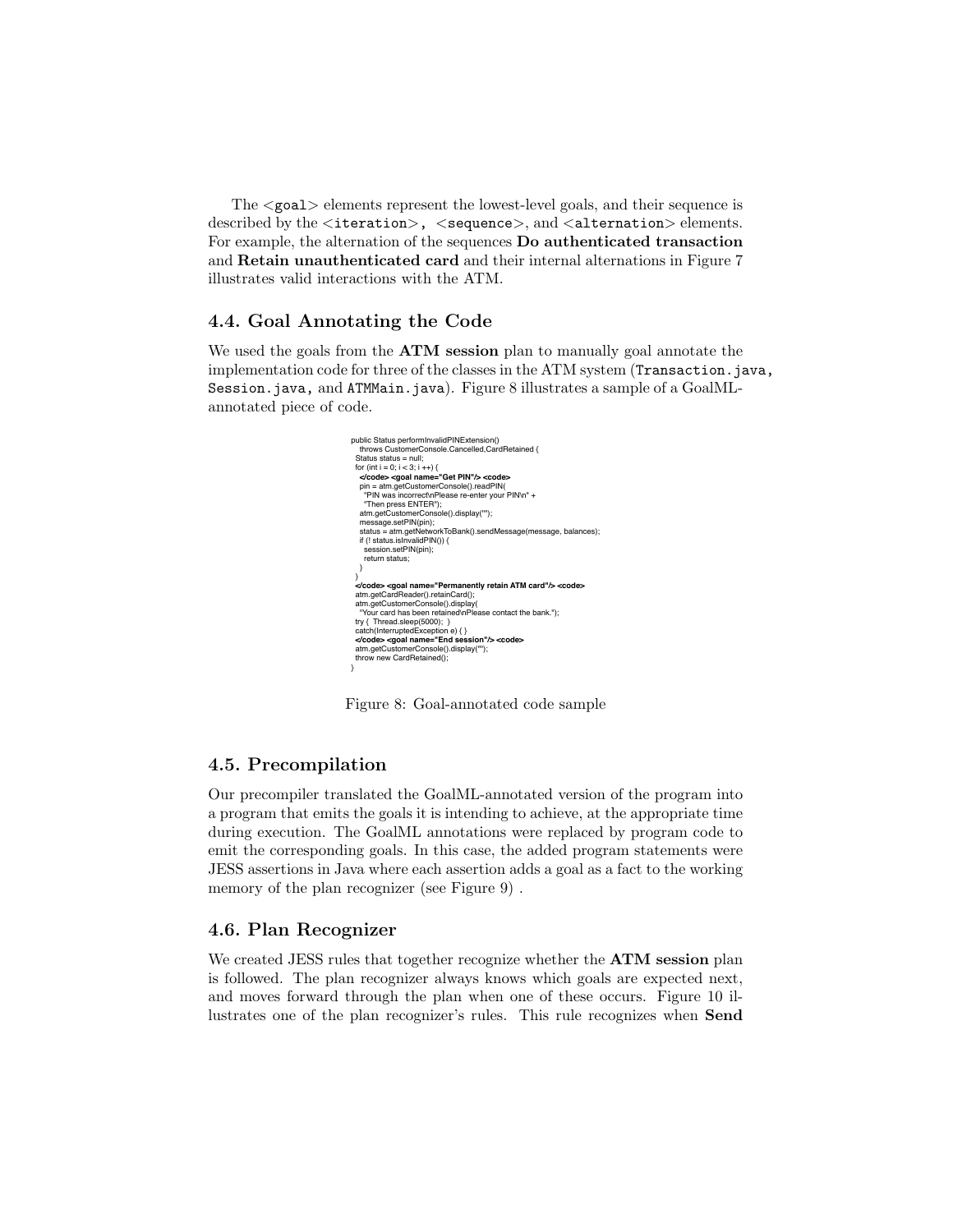| public Status performInvalidPINExtension()                  |
|-------------------------------------------------------------|
| throws CustomerConsole.Cancelled, CardRetained {            |
| Status status = null:                                       |
| for (int i = 0; i < 3; i ++) {                              |
| try{                                                        |
| engine.executeCommand("(assert (goal (name \"Get PIN\")     |
| (status received)))", context);                             |
| engine.executeCommand("(run)");                             |
| }catch(JessException je){                                   |
| System.out.println(je);}                                    |
| pin = atm.getCustomerConsole().readPIN(                     |
| "PIN was incorrect/nPlease re-enter your PIN/n" +           |
| "Then press ENTER");                                        |
| atm.getCustomerConsole().display("");                       |
| message.setPIN(pin);                                        |
| status = atm.getNetworkToBank().sendMessage                 |
| (message, balances);                                        |
| if (! status.islnvalidPIN()) {                              |
| session.setPIN(pin);                                        |
| return status:                                              |
| }                                                           |
| λ<br>try{                                                   |
| engine.executeCommand("(assert (goal (name \"Permanently    |
| retain ATM card\") (status received)))", context);          |
| engine.executeCommand("(run)"):                             |
| }catch(JessException je){                                   |
| System.out.println(je);}                                    |
| atm.getCardReader().retainCard();                           |
| atm.getCustomerConsole().display(                           |
| "Your card has been retained\nPlease contact the bank."):   |
| try { Thread.sleep(5000); }                                 |
| catch(InterruptedException e) { }                           |
| try{                                                        |
| engine.executeCommand("(assert (goal (name \"End session\") |
| (status received)))", context);                             |
| engine.executeCommand("(run)");                             |
| } catch(JessException je) {                                 |
| System.out.println(je);}                                    |
| atm.getCustomerConsole().display("");                       |
| throw new CardRetained();                                   |
|                                                             |

Figure 9: Code with assertion

transaction request to bank has been received as expected and is followed either by Get PIN or Do transaction.

The recognizer also contains rules that infer satisfaction of higher-level goals as a result of satisfaction of lower-level goals, by direct AND-OR relations or plans. For example, when the ATM simulation is run and the ATM session plan passes according to the recognizer, the recognizer determines and marks the goal Provide ATM service as satisfied. Once that functional goal is satisfied another rule determines that the goal Provide ATM services is also satisfied. This relation between the plan and the two higher-level goals is inferred by their refinement relations in the goal graph.

| (defrule goal-sequence-2                                              |  |
|-----------------------------------------------------------------------|--|
| (goal (name "Send transaction request to bank") (status matched))     |  |
| $\Rightarrow$                                                         |  |
| (assert (goal (name "Get PIN") (status expected) (condition ignore))) |  |
| (assert (goal (name "Do transaction")(status expected)                |  |
| (condition ignore))))                                                 |  |
|                                                                       |  |

Figure 10: Sample plan rule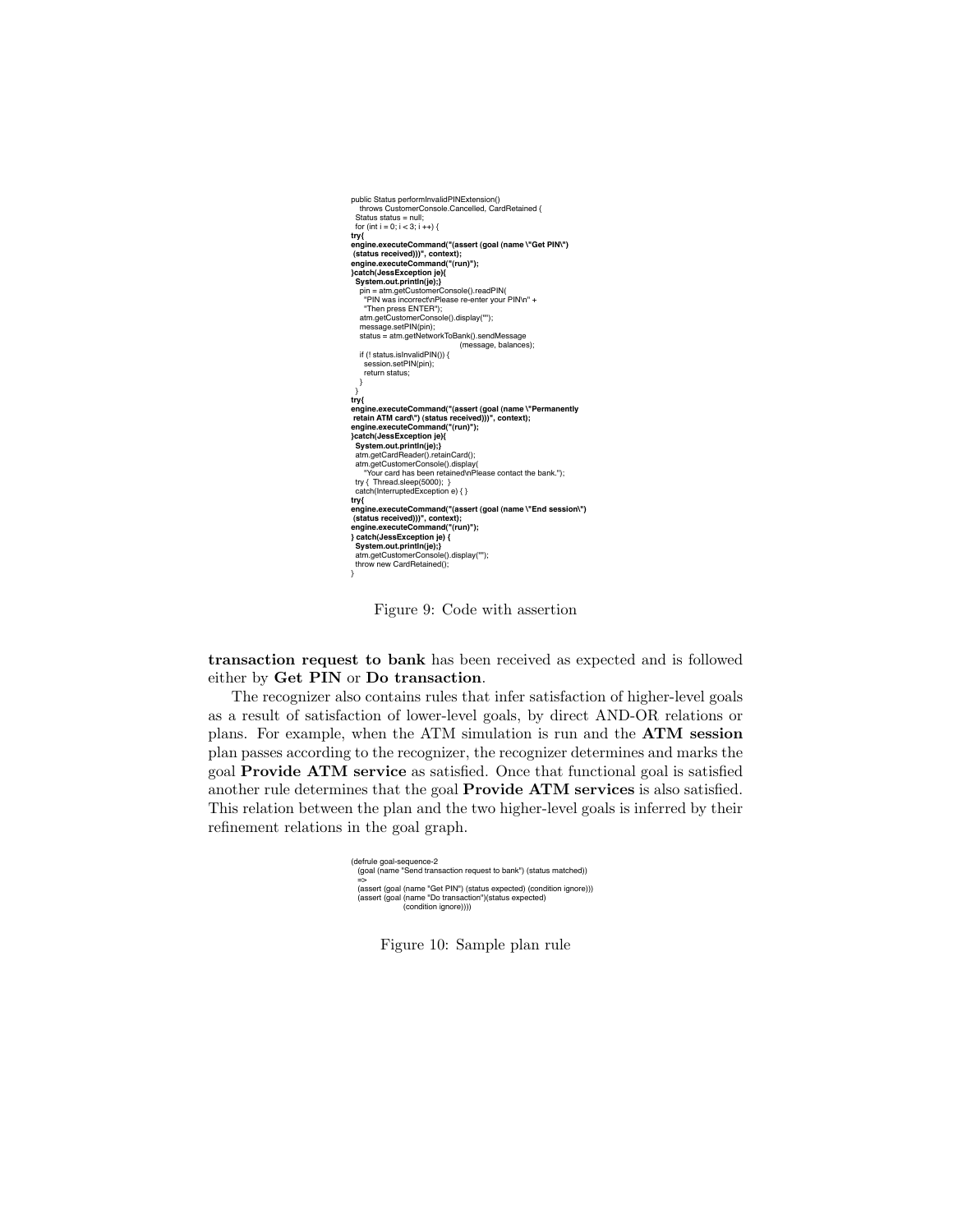#### 4.7. Executing Program and Recognizer

When the program generated by the precompiler executes, it creates an instance of the JESS engine containing the rules of the plan (i.e., the recognizer). As the program executes, goals are asserted into the rule-engine. The first goal asserted by the ATM simulation was Read card; this goal was expected by the plan recognizer. The goals Get PIN, Read transaction type, and Send transaction request to bank were all received in that sequence and matched against the plan. We ran a normal session using a valid ATM card and PIN, and the result was a sequence of goals accepted by the plan recognizer. Once the plan was matched, the higher-level goal Provide service was also matched which in turn inferred the satisfaction of the goal **Provide services**.

We then ran the simulation using a valid ATM card but an invalid PIN number. This gave a prefix of the correct goal sequence, but after we entered an incorrect PIN for the third time the plan recognizer detected a mismatch indicating that the program was not behaving according to the ATM session plan and thus not adhering to the requirements.

Figure 11 shows the goal trace with the unexpected fourth (total) Get PIN not expected by the plan; the expected goal at that point was Permanently retain ATM card (Figure 7),

It turns out that you must enter an incorrect PIN four times before the ATM card is retained by the simulation, and not three as the requirements stated.



Figure 11: Goal trace with mismatch

#### 4.8. Discussion

Our approach is specifically designed to catch errors that are manifested as mismatches between actual and expected system behavior. The error we found is of this type. We are unaware if this error was intentionally seeded or has been discovered before, but it was gratifying that our approach discovered an error in a published system.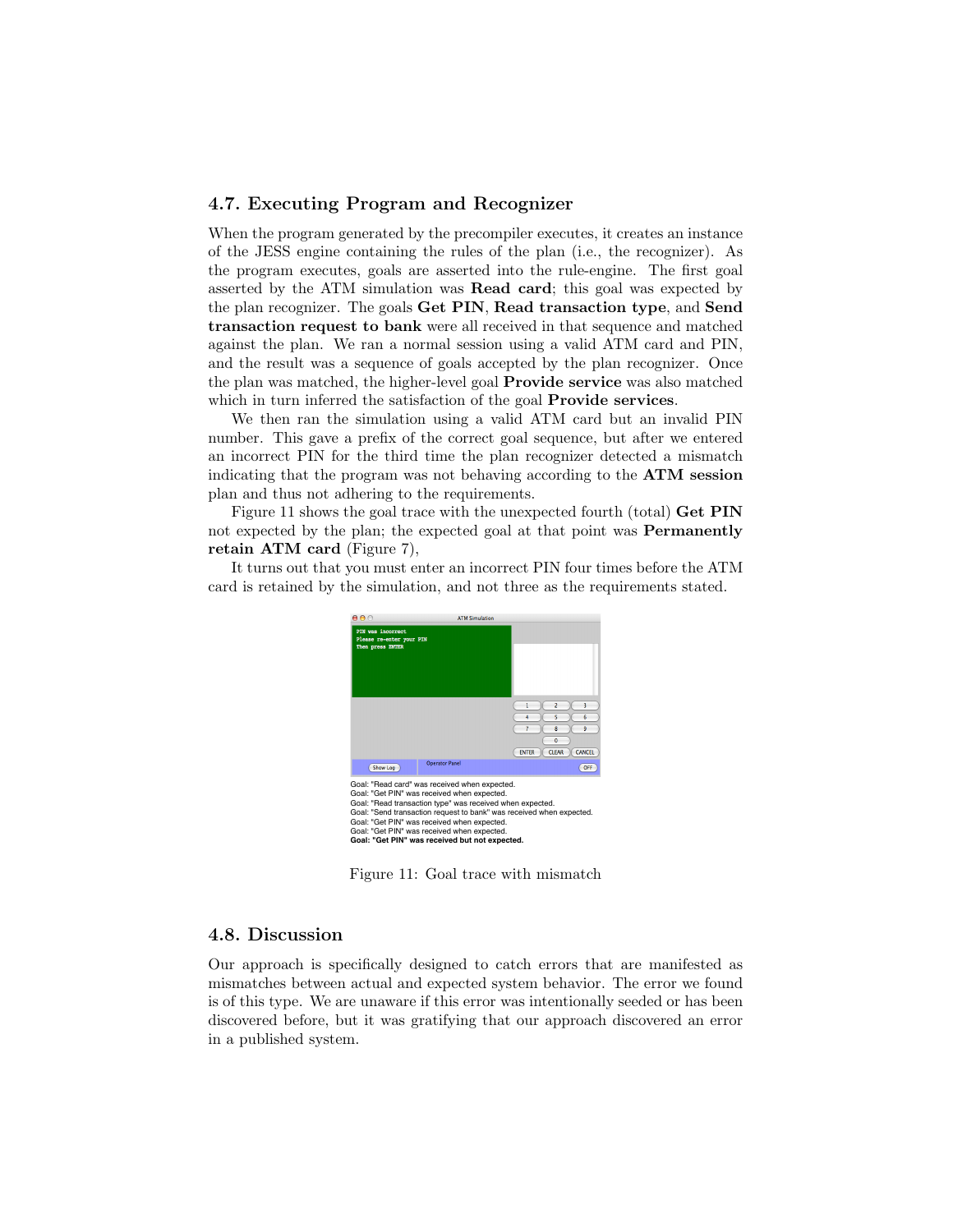An informal analysis of the error indicates that it can be traced back to problems in the design artifacts, and more specifically to the challenge of moving from one type of software representation to another. This is a likely place to introduce errors which then get propagated through the design and finally manifest themselves in code that does not match the requirements.

We believe that following goals and plans reduces the risk of introducing such errors, that applying the testing approach would have revealed the mismatch (presumably prior to "releasing" the system), and that our approach combined with automated traceability would have increased the likelihood of finding the error back in the use cases and statechart diagram.

First, the handling of PINs was distributed across two primary use cases and an extension use case. A correct understanding could be obtained only by assuming that the first description of entering a PIN in each use case referred to the same single action. Second, the relevant statechart leaves ambigous how the design implements the invalid PIN requirement, which is that an invalid PIN may not be entered more than three times.

## 5. Detailed Approach

#### 5.1. GoalML Plans and Goals

The goal refinement graph and plans are expressed in GoalML. The fundamental element in GoalML is a goal with a name. Lowest-level goals also have precondition and postcondition elements that explain in terms of the domain how the goal can be satisfied. Plans are expressed by sequences, alternations, permutations, and iterations of goals and each other, in any combination. In goal refinement graphs, OR-refinement of a goal is expressed by an alternation of its subgoals, AND-refinement by permutation.

#### 5.2. Precompiler

The precompiler translates a goal- and event-annotated code implementation to an executable component that emits goals and events during execution.

The precompiler can translate the goal tags into any user-specified code fragments. Templates for these fragments and supporting code are expressed in external XML files consulted by the precompiler. We currently have template sets for JESS and for Drools. Both JESS and Drools are rule-based languages with Java interfaces. Facts and rules are added to a knowledge base and when some fact in the knowledge base matches the right-hand side of a rule, the left-hand side of the rule executes (manipulating, adding, or deleting objects in the knowledge base). Even though the two languages are similar in their approaches they use completely different syntax. Their similarities and differences were taken into account when designing the XML template format, and when modifying the precompiler to take advantage of the external XML templates.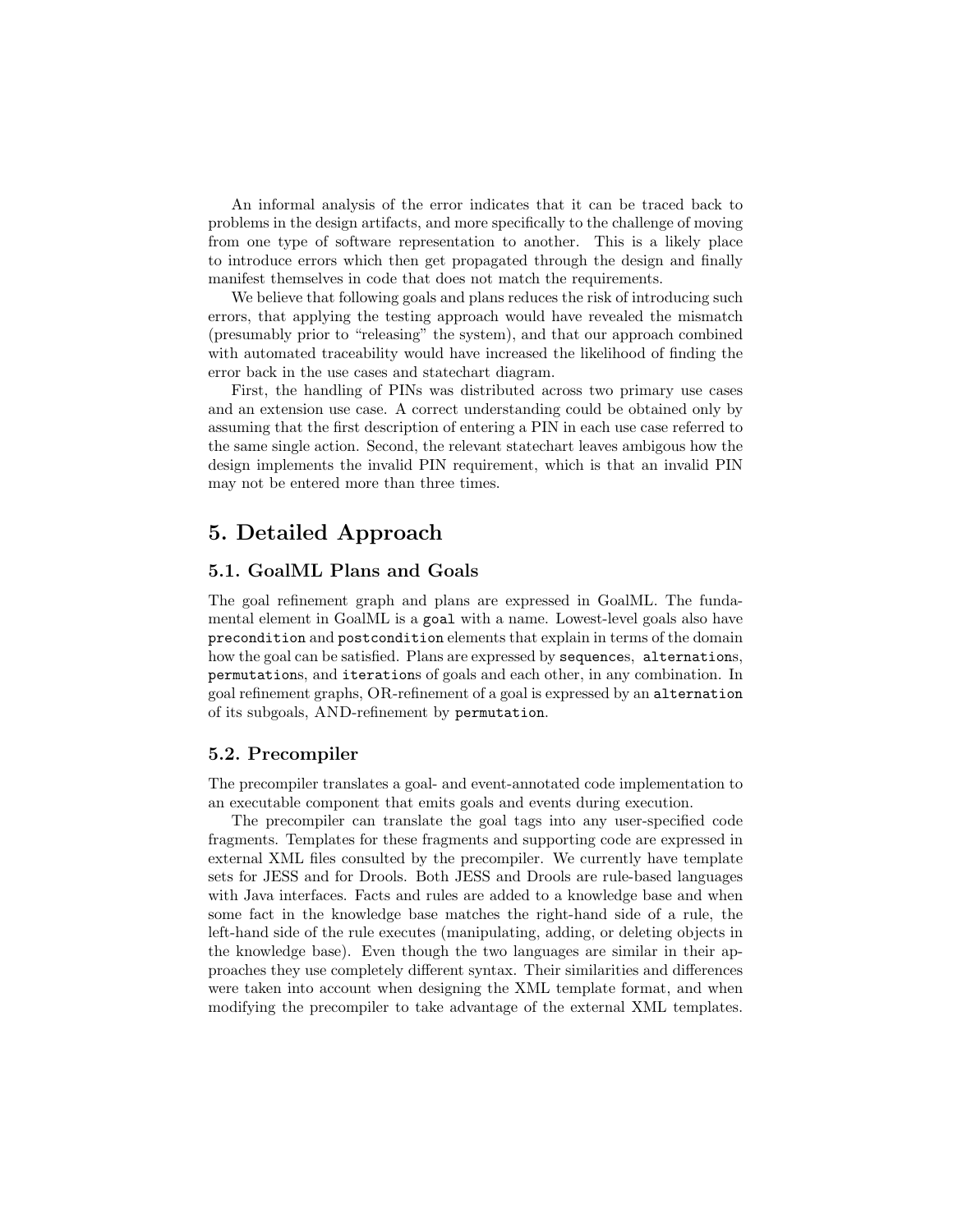The templates are not restricted to rule-based output, and could for example simply print the goal names to a stream.

Figure 12 illustrates a JESS assertion and a Drools assertion generated by the precompiler.



Figure 12: Precompiler output: Drools and JESS

#### 5.3. Plan Recognizer

The rule-based plan recognizer is automatically generated from the GoalML plans. A generator for JESS plan recognizers is currently implemented. The generator is designed for easy modification to produce output for other rulebased expert system engines.

The plan recognizer identifies higher-level goals as satisfied (if their plans or subgoals are achieved), or not. A higher-level goal defined by a plan, is satisfied if its plan is followed along a path of satisfied goals. A higher-level goal defined by OR- or AND-refinement is satisfied if one or all of its immediate subgoals are satisfied, respectively.

#### 5.4. Oracle

The oracle is used to determine if lowest-level goals are satisfied. We check that the results produced by a system are correct by determining if the events, which individually or in combination embody the results, satisfy the system's goals. We do this by annotating the source code with events and goals. When the compiled system asserts an event, the oracle updates its view of the world accordingly. When the system asserts a goal, the plan recognizer identifies it as expected (matching a current plan) or unexpected. The oracle then identifies lowest-level goals as satisfied (if their postconditions are true in the current state of the world), or not. For each goal, we print that it was received when expected, or not, and (for lowest-level goals) that it was satisfied when received, or not.

For the Tic-Tac-Toe study, we annotated source code and implemented a JESS oracle along somewhat different lines. Here we asserted intended goals before the events that would satisfy them. Each goal was required to be satisfied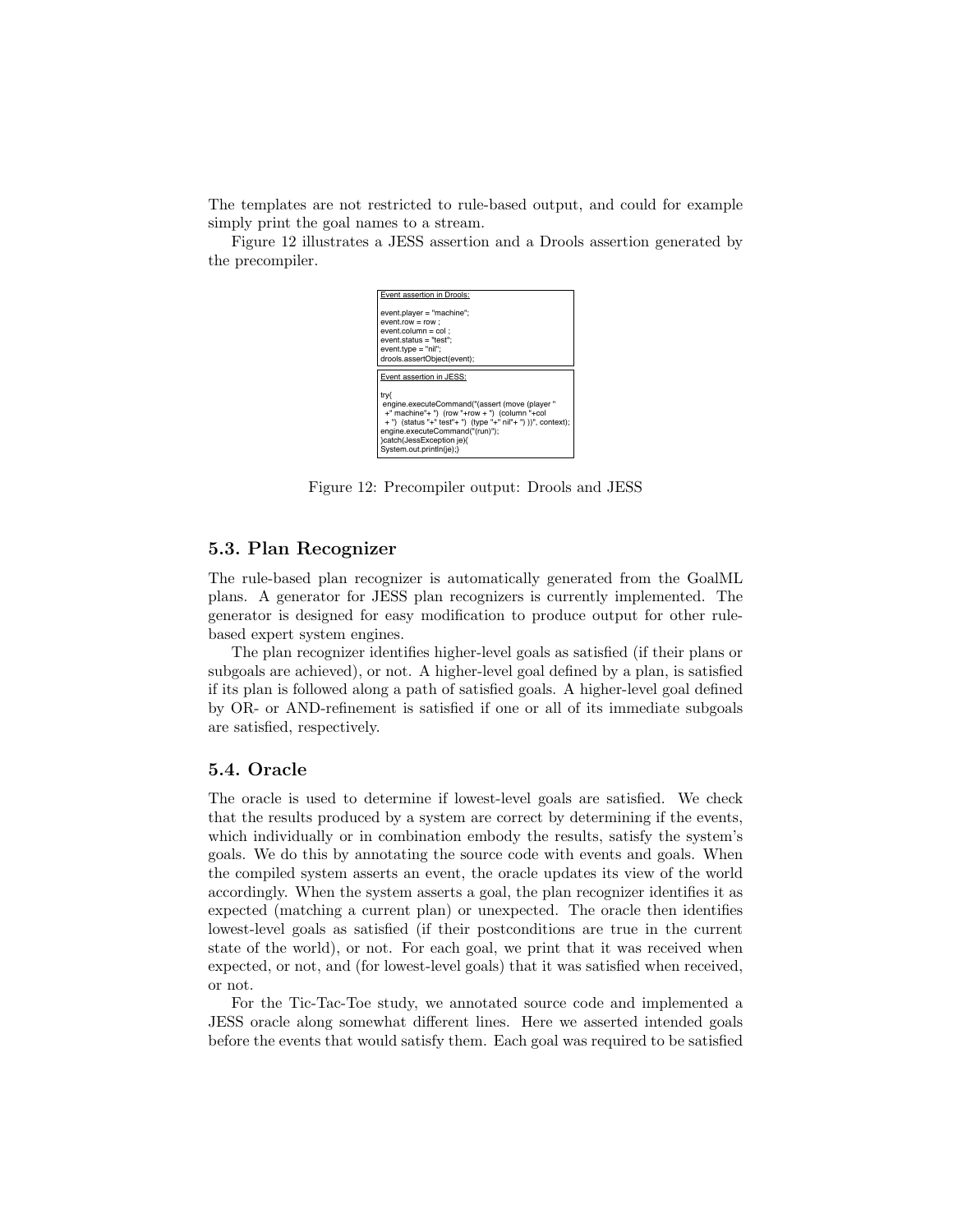by a single event (rather than for example a sequence of events). A goal could be satisfied immediately or later after other events had been received and other goals satisfied. This opened the possibility that a goal could be satisfied later by events not intended for it. In the Tic-Tac-Toe study this possibility was avoided, we determined in retrospect, because each goal was associated with a particular move number. However, we determined that as a general approach it was more effective to assert events before goals, and check lowest-level goal satisfaction immediately.

It is not necessary to use JESS or another rule-based language to implement an oracle. However, we found that doing so gave significant advantages. Running the oracle with the system allowed us to access state and intermediate results while the system was executing, and without danger of impacting the system's state. Although we have not made use of this feature yet, JESS's Java interface allows us to assert entire objects without disturbing their state, which makes it possible to work more directly in the terms of the goals of the system. JESS is an Eclipse [2] plug-in, which allowed us to use it in our usual Java development environment. Finally, we found rules convenient for checking conditions, as the form of the rules could be matched to the form of the conditions.

#### 5.5. Integration

Many of the activities discussed above are part of the pre-processing necessary for our approach to work. Once the executable components (the oracle, plan recognizer, and code with goal- and event-emitters) exist, they run concurrently, and the program is tested against the plan and expected results at its runtime. This provides useful low-level tests of code at a fine granularity, and it also provides meaningful insights about higher-level goals through inferring satisfaction of these from the satisfaction of the plans and low-level functional goals. This inference is possible because of the goal refinement graph and the plans that express the relationship between higher- and lower-level goals.

## 6. Related Work

When we execute goal-annotated components, they emit event traces of their running behavior containing events, data results, and goal-annotations of interest. Expectation-Driven Event Monitoring (EDEM) [4], Software Tomography [9], residual testing [19, 21], Gamma Technology [20], and The Perpetual Testing project [22], are research projects that also address this problem. However, these projects generally do not rely on goals, and specifically do not use goal annotations in event traces to indicate what subgoals the component was working on during execution.

The use of goal-annotated event traces emitted during code execution is not a completely novel idea, as programming with assertions for discovering program errors has been a topic under investigation for a long time [11, 23].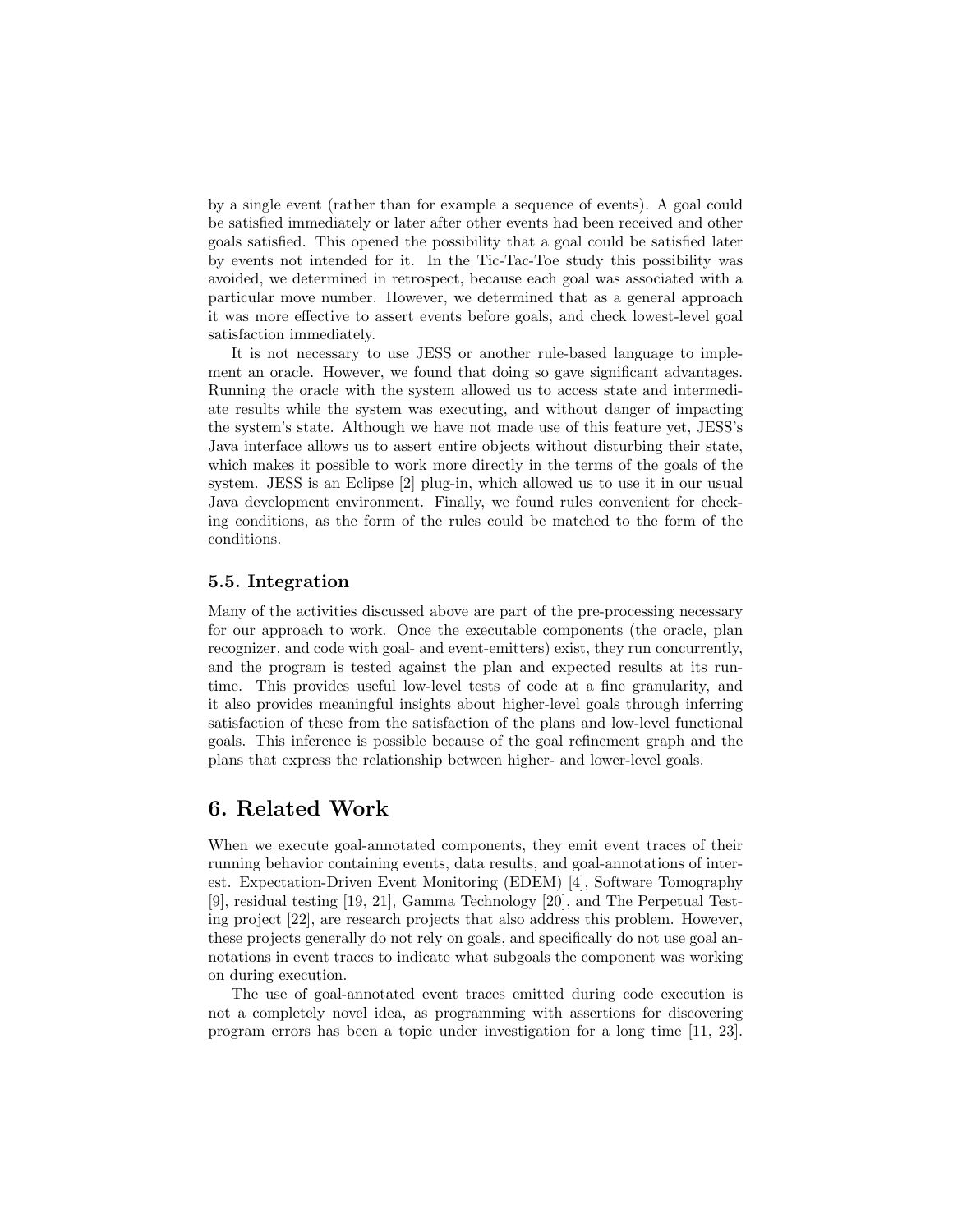A challenge with previous techniques is that they do not integrate easily with existing programming environments, an issue we address by using XML-based annotations that are precompiled into a user specified format and by planning to make our environment an Eclipse plugin. Another challenge is that it is not well understood what kinds of assertions are the most effective at detecting software errors. We believe our solution presented in this paper provides an answer to that problem, as our main contribution to programming with assertions is to automatically test software against specifications and requirements.

Coppit and Haddox-Schatz have done some work in the area of specificationbased assertions as a means for testing [11]. Their method involves translating formal specifications to program assertions to be inserted in the implementation. During program execution these assertions will be checked for violations and flags raised if such occur. Our method differs in that the specifications are expressed as plans for achieving requirements goals, and are separate from the implementation code. We are testing correctness of the implementation against these plans at the same time as we are testing intermediate and final results against specification-based oracles. Since the plans and oracles are separate from the implementation, we avoid the risk of impacting the program's state at all times. One benefit of our use of assertions is that we can make use of the run-time state of the program, just as the conventional idea of programming with assertions, while at the same time we maintain the separation of specification and implementation. This separation is also beneficial for debugging and understanding the errors, since plan structures are usually more readable than program assertions.

Work on refinement of goals into operationalizable requirements, requirements that can be operationalized into code components, has been carried out for at least a decade, including goals reduced into both functional requirements (e.g., use cases [10]) as well as non-functional ones. Of particular significance is the work on goal refinement by van Lamsweerde et al. [12, 14, 24], and Mylopoulos et al. [17], specifically the work on mapping goals to requirements scenarios.

We claim that our strategy helps to detect false positives. This was recognized as one of the most fundamental problems with software testing by Goodenough and Gerhart in [13], as the "... weakness of testing lies in concluding that from the successful execution of selected data, a program is correct for all data," and it is well known that many programs that have been tested, validated, and released to the field still contain errors [25]. Young and Taylor described this problem as being an over-optimistic inaccuracy of the test results [27]. We recognize that test data selection is highly relevant in overcoming this weakness, but we also claim that our solution based on testing actual system behavior against expected system behavior reduces over-optimistic results.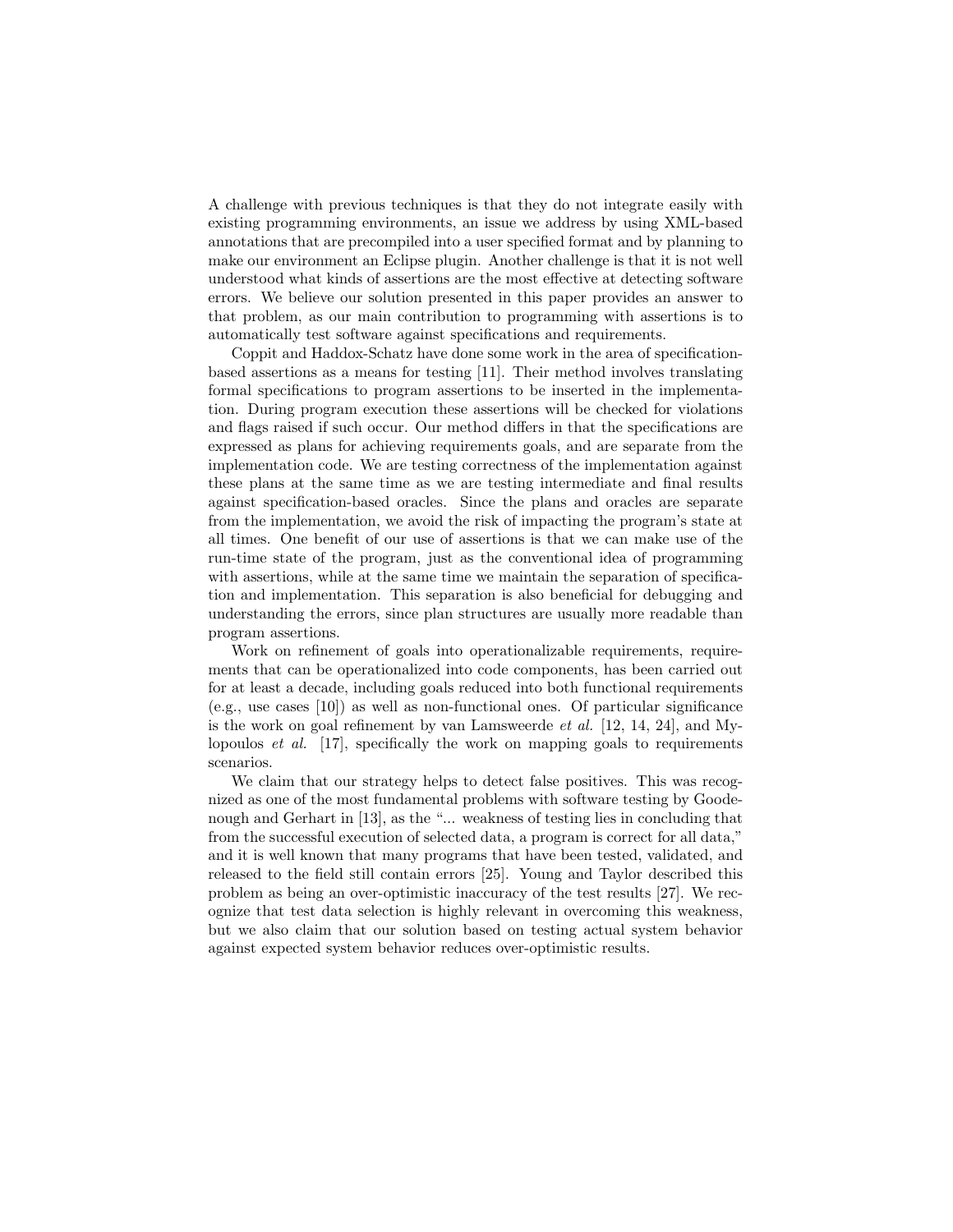## 7. Lessons Learned and Future Work

Our specification-based approach compares goals and plans against program source code to improve testing efficiency. We evaluated our approach using a small example as a concept demonstration [26] and a study presented here on a larger, publicly-available system developed elsewhere. The examples exhibit several interesting results. First, in our Tic-Tac-Toe study, we were successful in finding both false positives and domain knowledge errors. In the ATM simulation case study, we identified a less-clearly characterized mismatch between actual and required system behavior. Second, we were able to significantly automate our approach, making it substantially quicker and more straightforward to use. Third, we were able to use the results from testing against low-level goals to automatically infer satisfaction of higher-level goals as well. Several of the pre-processing steps, such as the precompiler and generation of the plan recognizer, have been automated and generalized to be easier and faster to use and less dependent on a specific programming language.

In working with and using our approach we have learned that goal models are a particularly useful modeling notation. For example, the error we identified in the ATM simulation system can be traced — by manual analysis — to problems in the use cases and statecharts for that system. We also learned that crosscutting behaviors can be identified during the goal-refinement process as goals that map onto many components.

In a previous paper [26] we discussed the use of scenarios written in ScenarioML [5], a scenario markup language written by the second author, to describe the events that satisfy the pre- and post-conditions of lowest-level goals. These scenarios could be used to put event annotations in the code at appropriate places, so that the events could be used for testing by the oracle. In addition, ScenarioML provides greater expressiveness that GoalML can benefit from, and the automated support under development for ScenarioML complements that which we have provided for GoalML. Our future goal is to make use of scenarios, event annotations, and oracles in the ATM simulation.

We also wish to test against many plans concurrently to provide more efficient testing. We believe that this is possible with some modifications to the plan recognizer.

We believe that higher level goals should correspond to higher level testing activities such as integration and regression testing. This correspondence requires further study, since a higher level goal does not necessarily correspond to a single code module or architectural component. We therefore plan to explore ways in which our approach complements or otherwise relates to other research in this area, in particular architecture-based testing. Architecture-based testing typically means testing that program source code matches a specified architecture. This is often called conformance testing, i.e. checking that an implementation fulfills its specification [16]. Archictecture-based testing requires a systematic approach to code-level conformance-testing based on architecture specifications. Several approaches exist, taking as input an architecture specified using some architectural style such as C2, UML, or CHAM. Often, another for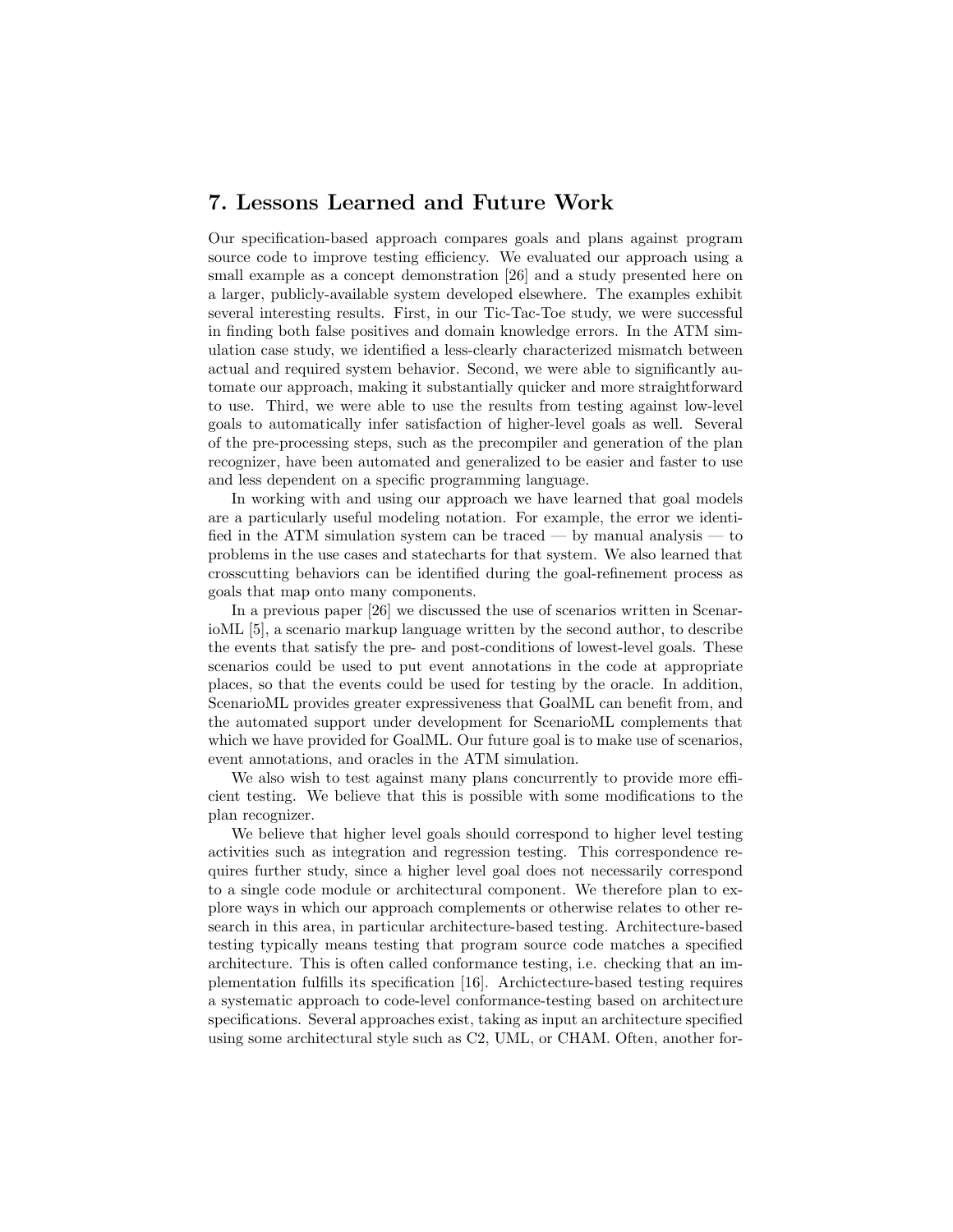mal representation is derived from the specification (using, for example, Labeled Transition Systems (LTS), Finite State Machines (FSM), or Message Sequence Charts (MSC)). The relevant test artifacts (test scenarios, test suites, test plans, or test cases) are then generated from this formal representation. For example, Muccini et al. follow a systematic testing approach from specifications in the C2 architectural style through Abstract Labeled Transition Systems (ALTS) down to code-level execution of the architecture-based tests [7, 16]. This is part of a larger research project in architecture-based regression testing [15].

We therefore plan to extend our work to include not only goals, plans, scenarios and code, but also other development artifacts such as software architectures, other design representations, requirements, and so on. We hypothesize that with additional artifacts and with traceability among those artifacts, more efficient, purposeful testing can be accomplished [6, 18]. Our ultimate goal is to provide forward mapping of requirements to other software artifacts and to provide automated traceability from those artifacts back to requirements.

## References

- [1] Drools. http://drools.org/.
- [2] Eclipse. http://www.eclipse.org.
- [3] JESS (Java Expert System Shell). http://herzberg.ca.sandia.gov/jess/.
- [4] Expectation-driven event monitoring (EDEM), 2002. http://www.ics.uci.edu/ <sup>∼</sup>dhilbert/edem/.
- [5] T. Alspaugh. Temporally Expressive Scenarios in ScenarioML. Technical Report UCI-ISR-05-06, Institute for Software Research, University of California, Irvine, 2005.
- [6] T. Alspaugh, D. Richardson, T. Standish, and H. Ziv. Scenario-driven specification-based testing against goals and requirements. In REFSQ'05, pages 187–202, 2005.
- [7] A. Bertolino, P. Inverardi, and H. Muccini. Formal methods in testing software architectures. In SFM, pages 122–147, 2003.
- [8] R. C. Bjork. ATM Simulation, 2002. http://www.math-cs.gordon.edu/local/ courses/cs211/ATMExample/.
- [9] J. Bowring, A. Orso, and M. J. Harrold. Monitoring deployed software using software tomography. In PASTE'02, pages 2–9, 2002.
- [10] A. Cockburn. Structuring use cases with goals. J. of Object-Oriented Programming, Sept./Oct. 1997.
- [11] D. Coppit and J. Haddox-Schatz. On the use of specification-based assertions as test oracles. In 29th IEEE/NASA Softw. Eng. Wkp., pages 305–314, 2005.
- [12] A. Dardenne and A. van Lamsweerde. Goal-directed requirements acquisition. Science of Computer Programming, 20(1–2):14–21, 1993.
- [13] J. Goodenough and S. Gerhart. Toward a theory of test data selection. IEEE Transactions on Software Engineering, SE-1(2), June 1975.
- [14] E. Letier and A. van Lamsweerde. Deriving operational software specifications from system goals. In FSE'02, pages 119–128, 2002.
- [15] H. Muccini, M. Dias, and D. J. Richardson. Software architecture-based regression testing. to appear in JSS, Special Edition on Architecting Dependable Systems, 33(4):24–29, 2006.